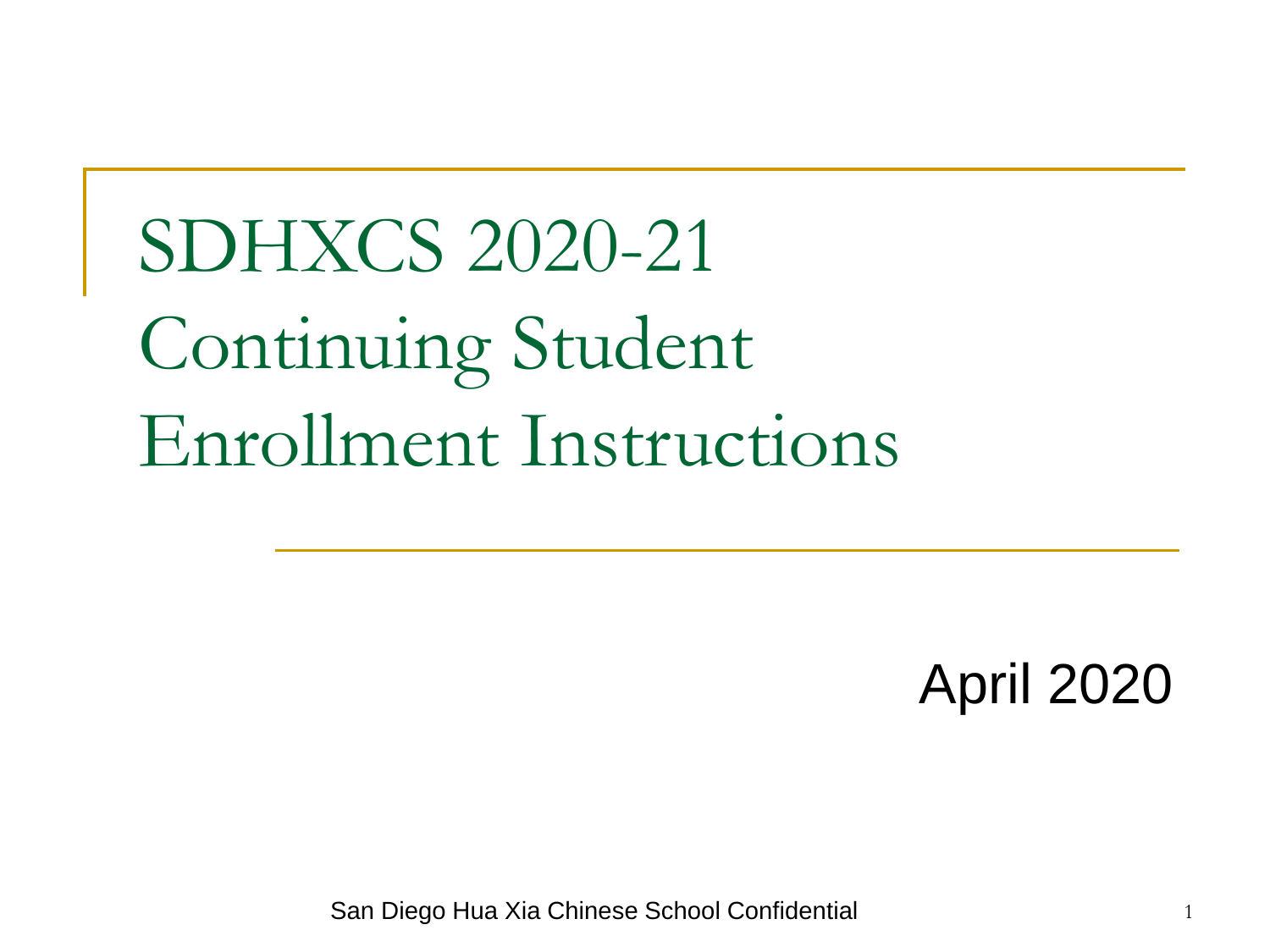# Ready for Online Enrollment ?

*Please have the following information ready for online enrollment*

#### *Student username*

- This is your 6-digit student ID
- □ Please contact your teacher if you don't have it



#### *Password*

- □ Your password is your EXISTING password
- **Please contact Hua Xia IT Admin if** you forget your password and cannot reset it by yourself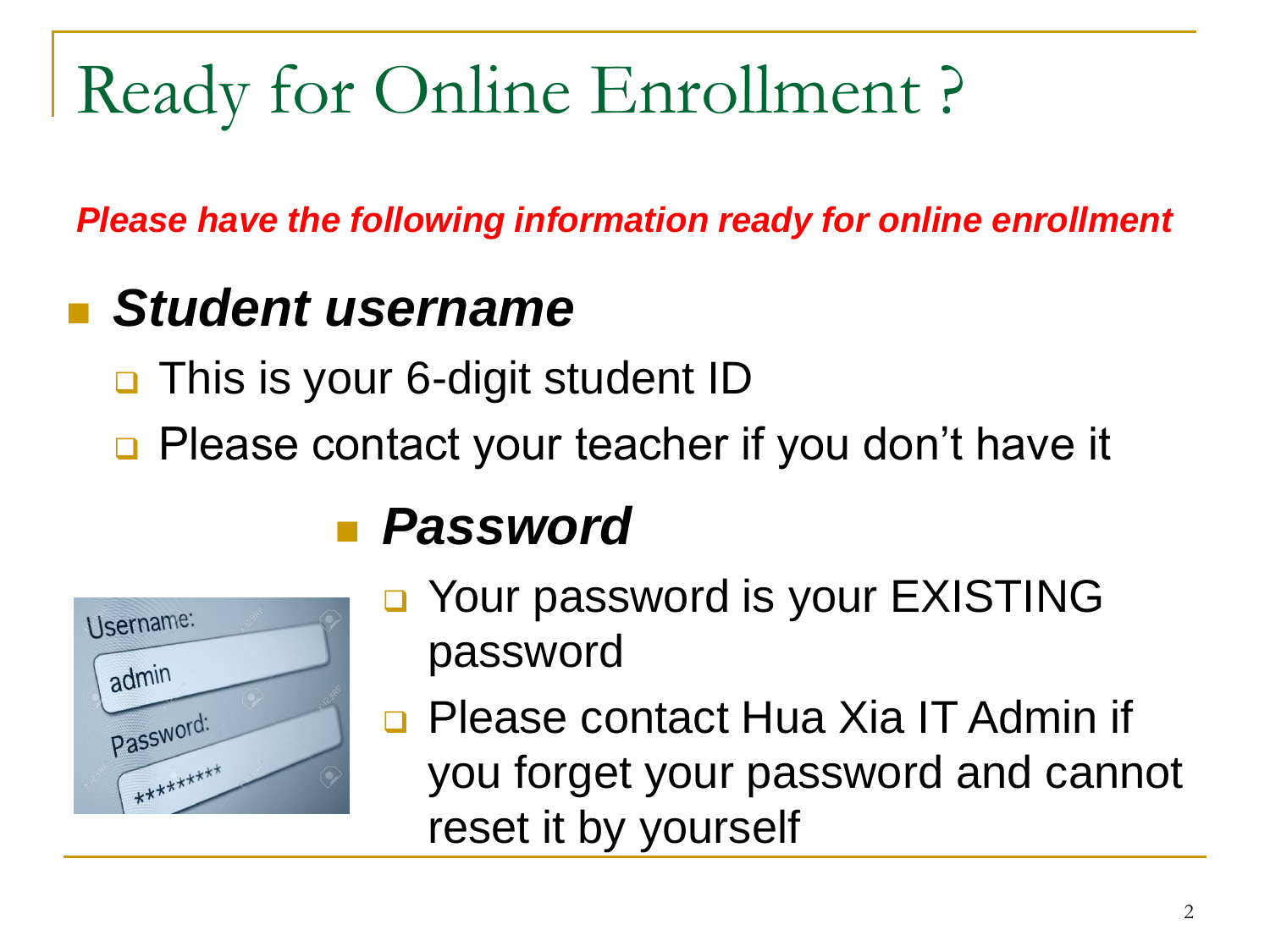# Ready for Online Enrollment ?

*Please have the following information ready for online enrollment*

#### *Student information*

**□** Student email, school name, school district, grade level in 2020-21 school year, parent information, family physician information …



- **□** Student email has to be unique and cannot be shared with other students, even from the same family
- **□** Suggestions for students who don't have an email
	- Parents help set up a new Google or Yahoo email account
	- Forward student emails to a parent email account in the email account settings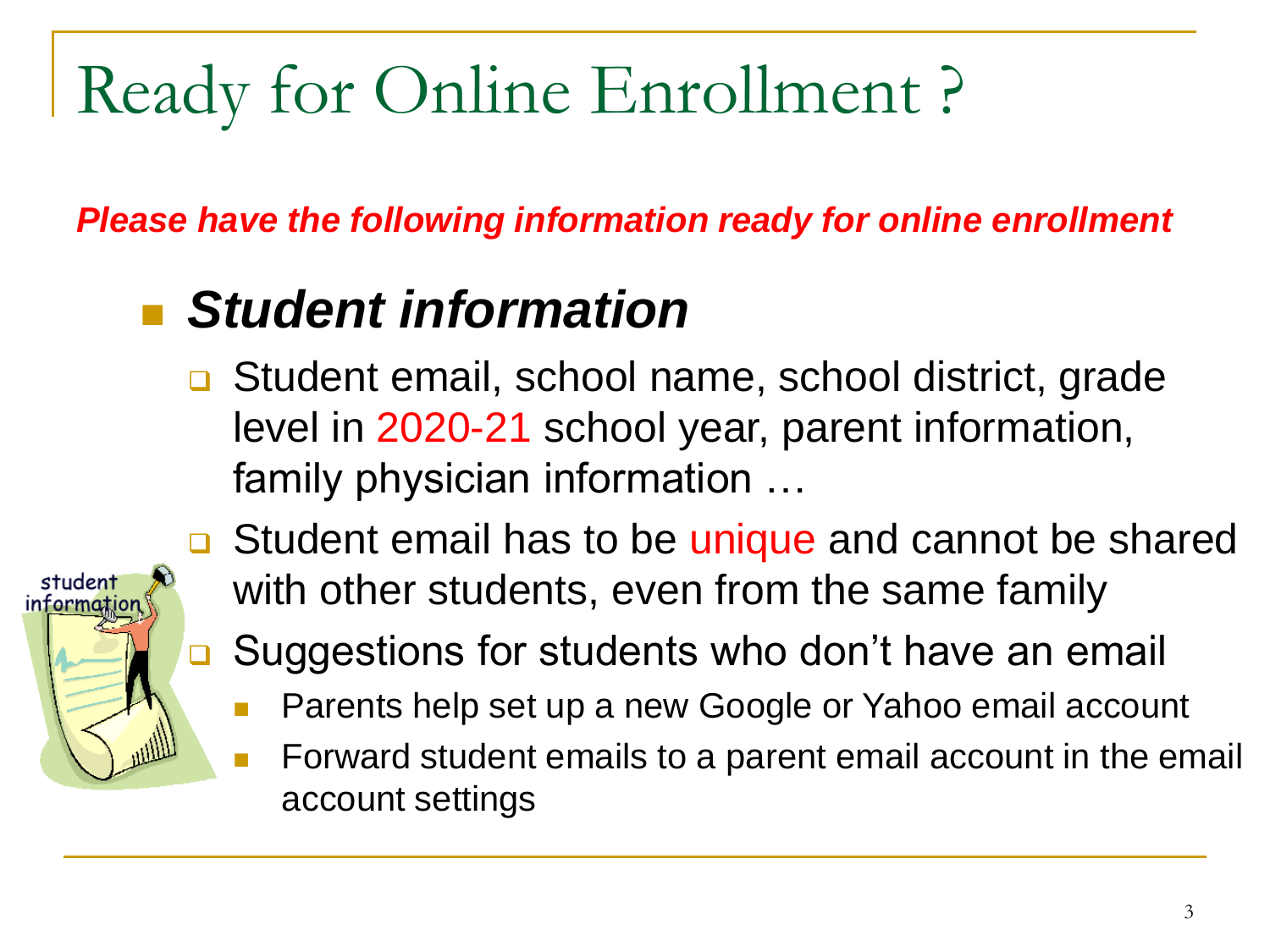# Ready for Online Enrollment ?

*Please have the following information ready for online enrollment*

#### *Credit card*

#### **Q VISA or MasterCard ONLY**

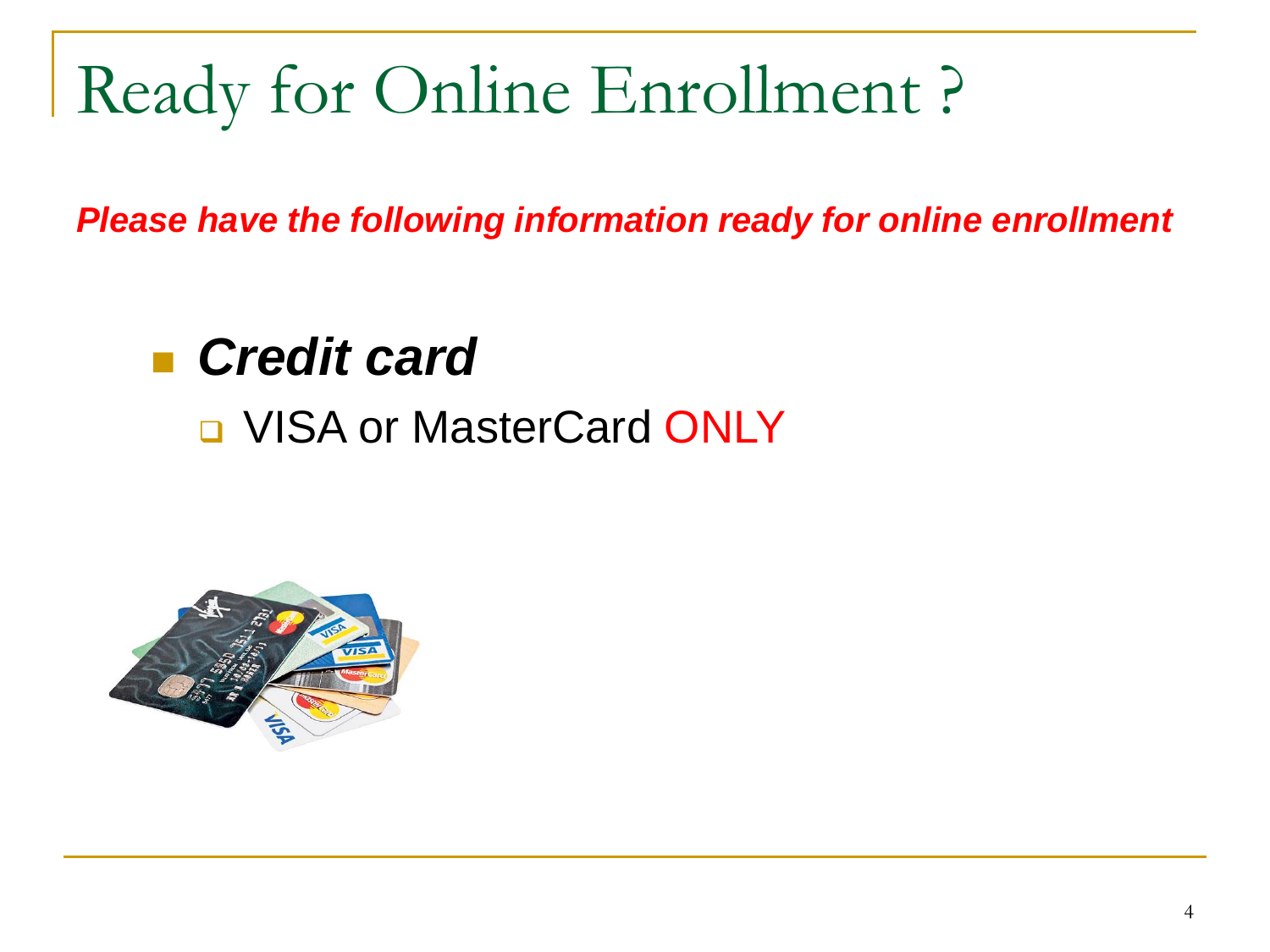# Step 1 - Student Account Login

- Type *[courses.sdhxcs.org](http://courses.sdhxcs.org/)* into your web browser
- Click on "**Login**" in the upper right corner of the home page
- Log into your account by entering your **Username (Student ID)** and **Password**



#### Returning to this web site?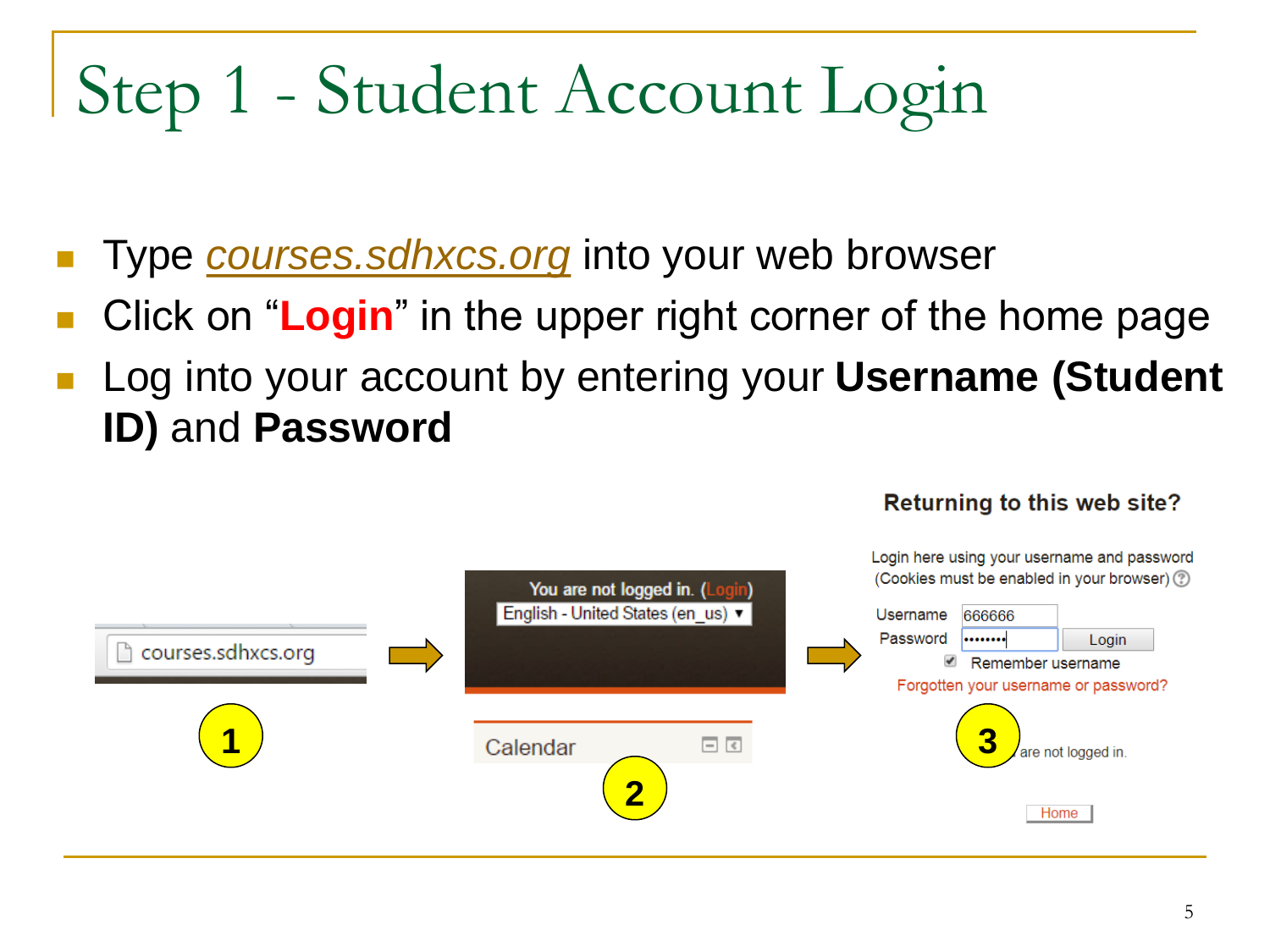# Step 2 – Student Profile Update (1)

SDHXCS Home 华夏首页 Programs 华夏课程 Classroom Assignment 教室安排 Policies & Regulati After you log into  $\Box$ Navigation your account, Home you'll see the " My home menu "*My profile*  Site pages  $\blacktriangleright$  My profile *settings*" under **Welcome to Hua Xia S** Courses **1** Administration 欢迎使月  $\Box$ Administration **2**Administration  $\Box$ My profile settings ▼ My profile settings **Edit profile**  Click on "My profile Change password Messaging settings", and then **Blogs** "Edit profile" Badges

San Diego Hua Xia Chinese School 圣地亚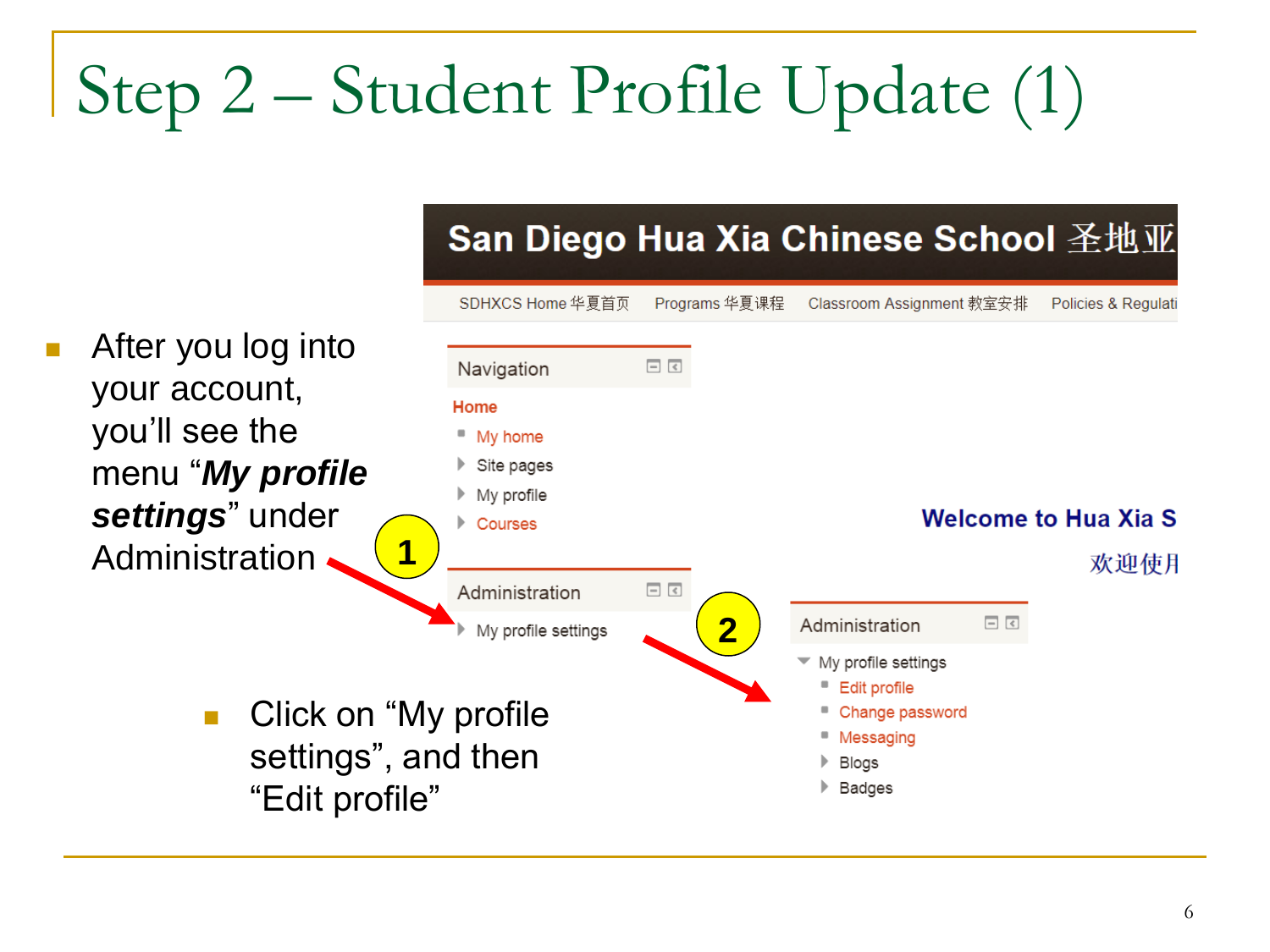# Step 2 – Student Profile Update (2)

- Please update your **General and Personal information**
- Make sure to update your *Email Address, School District*, *School Name, Grade Level* in **2020-21** school year, and etc.

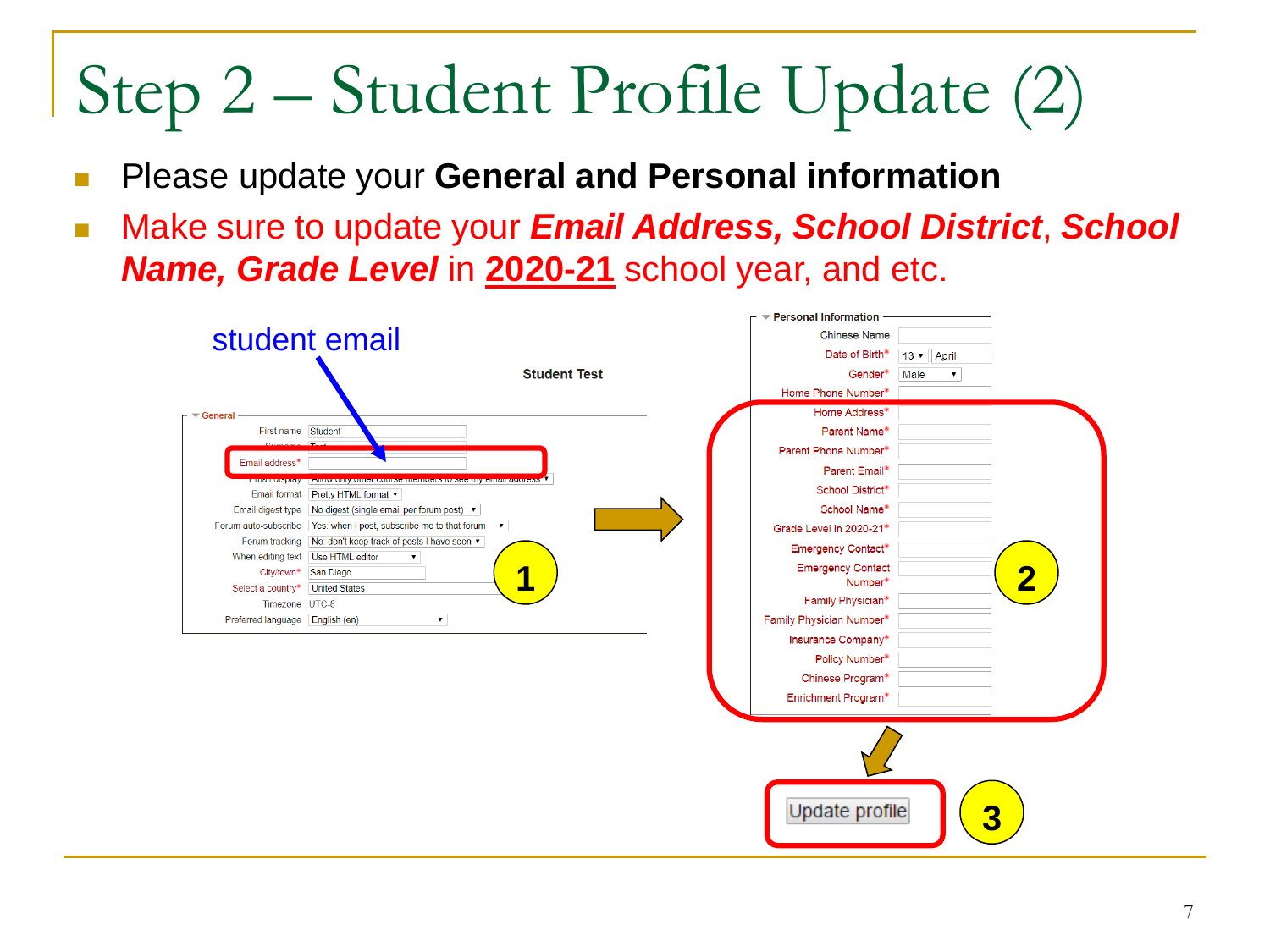# Step 2 – Student Profile Update (3)

#### San Diego Hua Xia Chinese School 圣地亚哥华夏中文学校

**Badges** 

| SDHXCS Home 华夏首页<br>Registration 注册                                                                                     | User's Guide 用户指南 | Programs 华夏课程                                                                | Classroom Assignment 教室安排 |                                                                | Policies & Regulations 规章制度 | <sub>S</sub> |
|-------------------------------------------------------------------------------------------------------------------------|-------------------|------------------------------------------------------------------------------|---------------------------|----------------------------------------------------------------|-----------------------------|--------------|
| Home ► My profile settings ► Edit profile                                                                               |                   |                                                                              |                           |                                                                |                             |              |
| Navigation                                                                                                              | $\Box$            |                                                                              |                           |                                                                |                             |              |
| Home<br>■ My home<br>Site pages<br>My profile<br>Courses<br>▶.                                                          |                   | ▶ General<br>▶ User picture<br>$\blacktriangleright$ Interests<br>▶ Optional |                           |                                                                |                             |              |
| Administration                                                                                                          | $\Box$            |                                                                              | Personal Information      |                                                                |                             |              |
| $\blacktriangleright$ My profile settings<br>Change password<br>٠<br><b>IVICSSAUIIIU</b><br>$\blacktriangleright$ Rings |                   |                                                                              |                           | and the contract<br><b>Contract Contract Contract Contract</b> | Update profile<br>٠<br>.    |              |

 Once you fill out all required fields and click on "Update profile". You may also click on "Change password" IF you want to update your password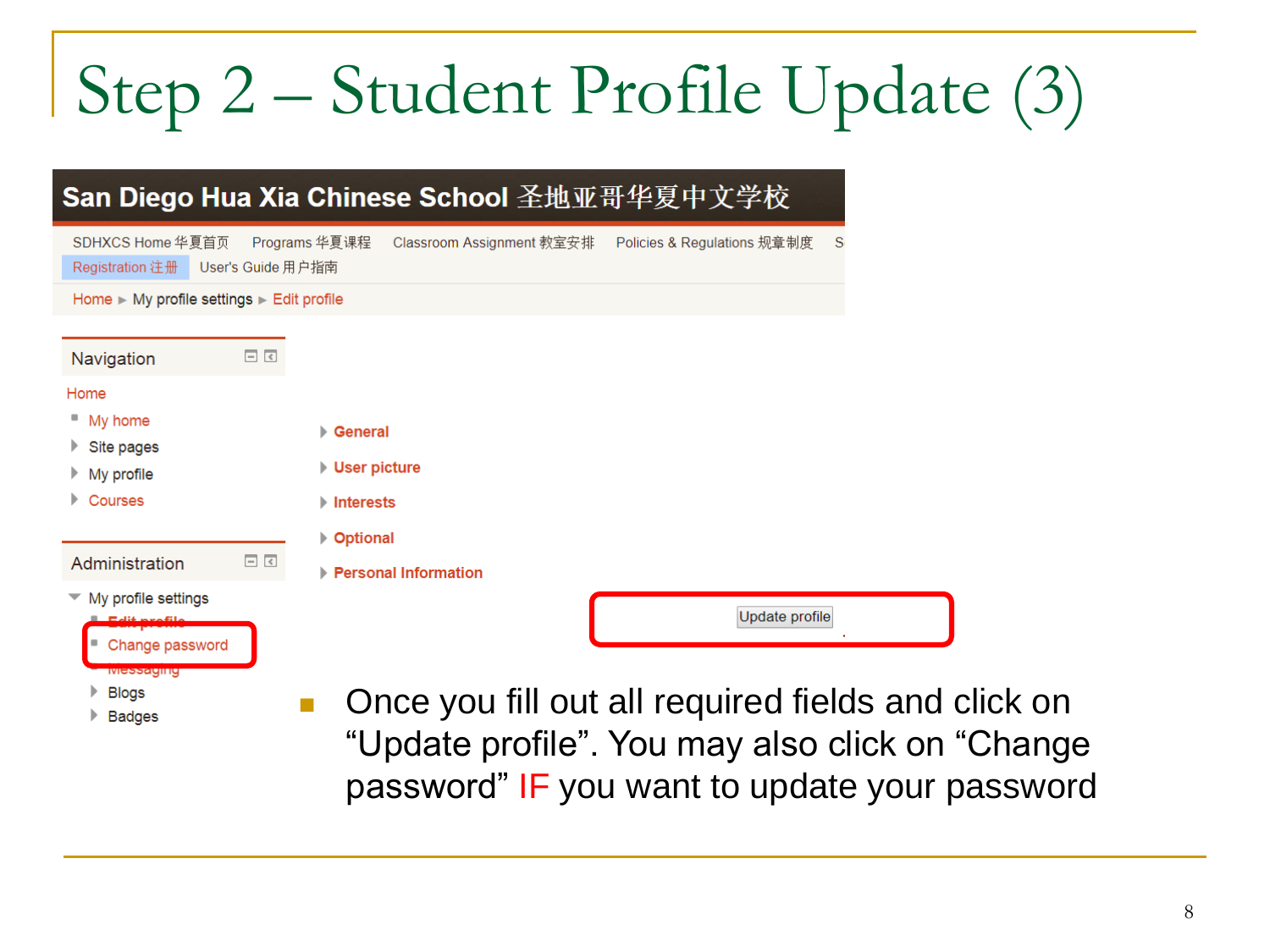# Step 3 – Program Selection

- After your *Student Profile* is updated, please click on "**Home**" to go back to the course front page
- On the front page, select your enrollment program
	- Please be aware that the enrollment is "**Program**", NOT class, grade level based



\*\*\*\*\* \*\* 2020-21 Online Registration Begins on 4/19/2020 \*\* \*\* Credit Card Payment Recommended \*\* STOP! Please read Enrollment Instructions FIRST! Regular Program 普通班 **Bilingual Program** 双语班 Credit Program 学分班 AP Chinese AP中文班 Adult Program 成人班

#### **Regular Program will be used as an example**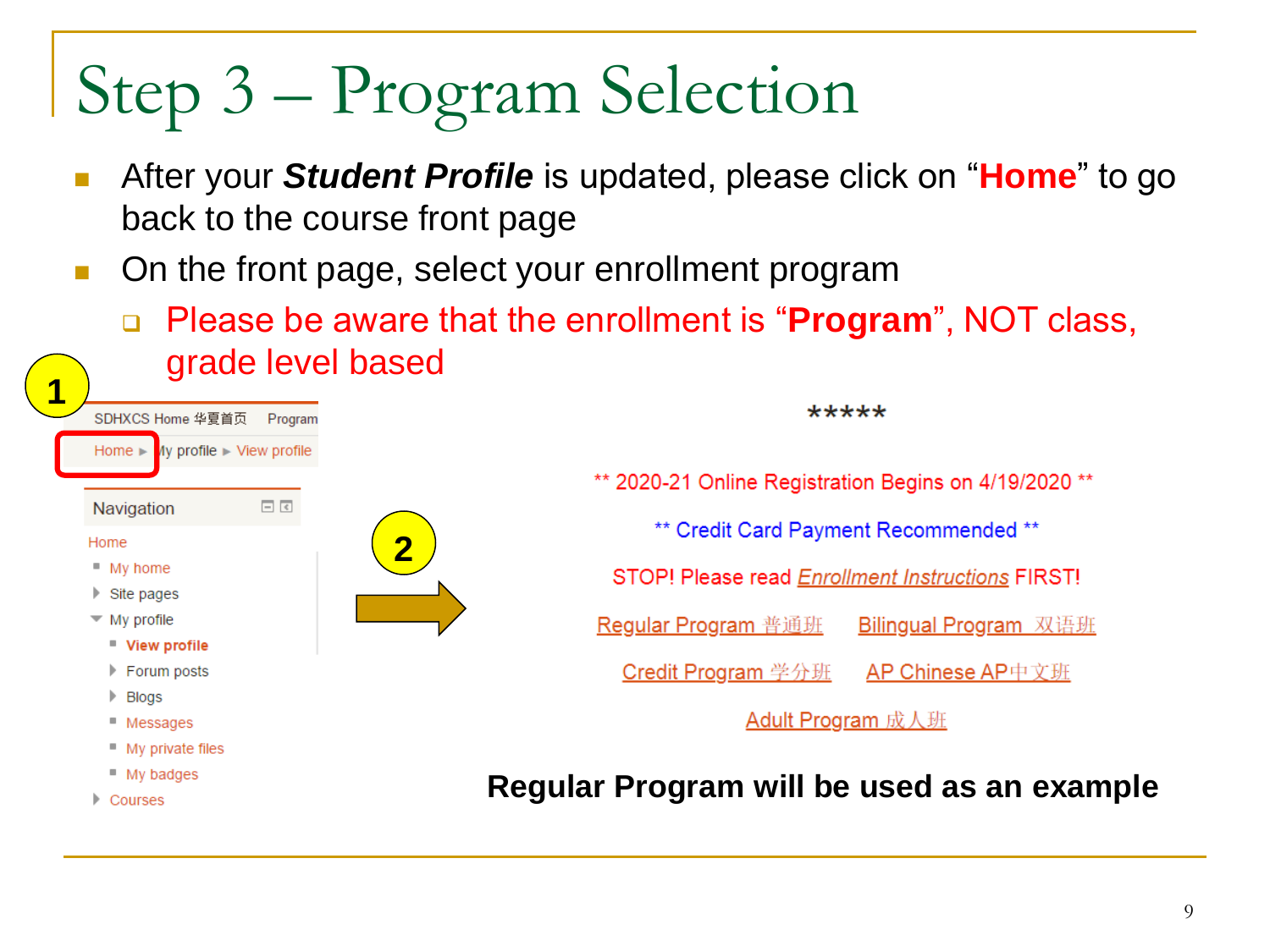## Credit Card Payment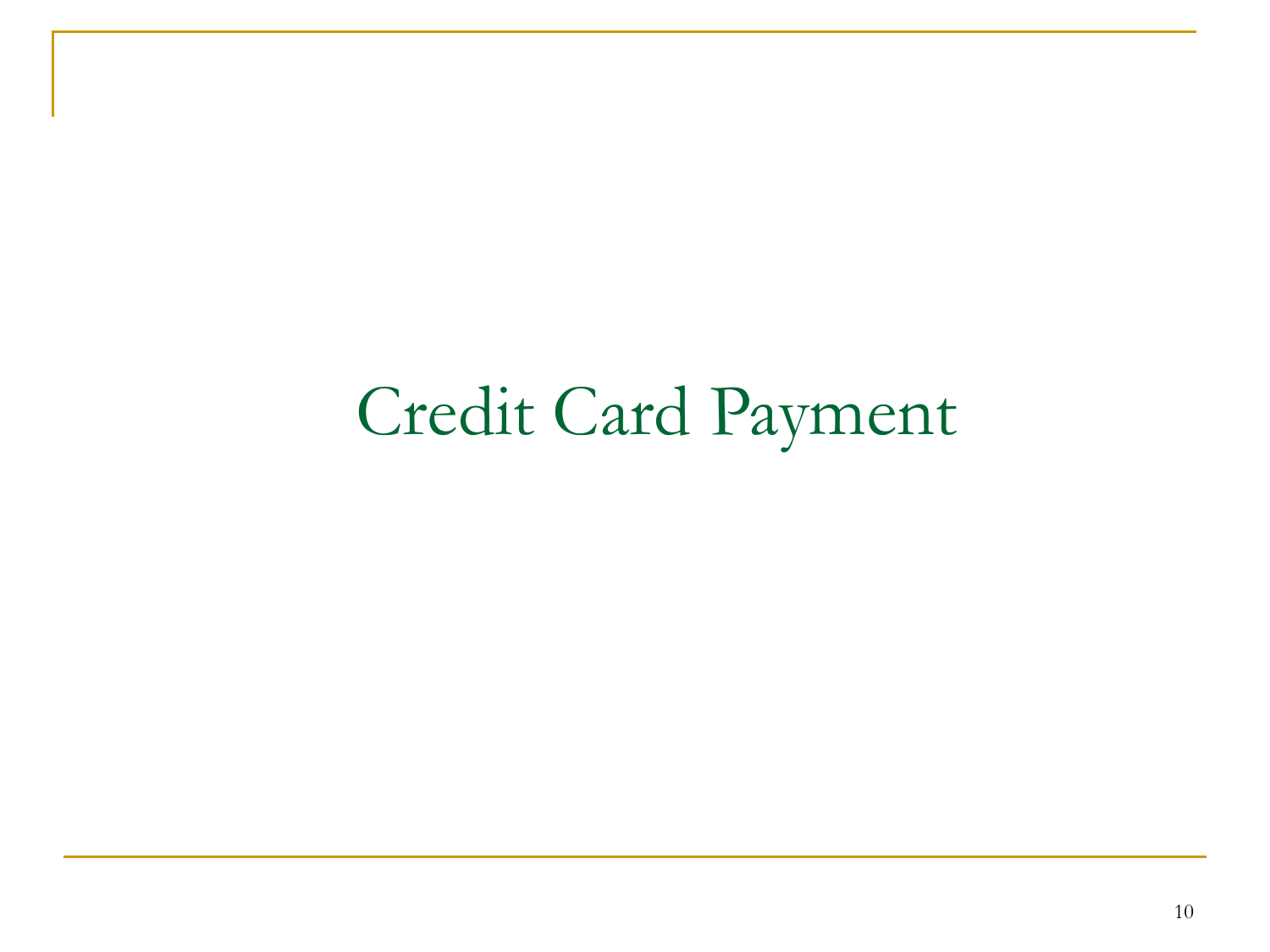### Step 4 – Course Payment Form (**Credit Card**)

- Now you can access *Enrollment Payment Options*
- Please read and accept "**Terms & Conditions**" before clicking on "**Pay Now**" to go to the credit card payment form

|                                   |     | 021学年 ▶ Regular Program 2020-21 ▶ Enroll me in this course ▶ Enrollment options                                                                                                                                                  |  |
|-----------------------------------|-----|----------------------------------------------------------------------------------------------------------------------------------------------------------------------------------------------------------------------------------|--|
|                                   |     | <b>Enrollment options</b>                                                                                                                                                                                                        |  |
|                                   | rse | Regular Program 2020-21<br>А                                                                                                                                                                                                     |  |
|                                   |     | This course requires a payment for nrollment.<br>By click on Pay Now, I acknowledge that I accept the Terms & Conditions<br><b>Authorize.net</b>                                                                                 |  |
|                                   |     | Cost: USD 515.00                                                                                                                                                                                                                 |  |
|                                   |     | Important! Please only click the "Pay Now" button ONCE on the next payment form. Otherwise, you could be double billed. Please be patient as this process can take up to<br>a minute.                                            |  |
| For <b>credit card</b><br>payment |     | <b>Pay Now</b><br><b>Regular Program is</b><br><b>DISCOVER BANK</b>                                                                                                                                                              |  |
|                                   |     | used as an example<br>Check or Money Order (USD 535.00, \$20 processing tee included)                                                                                                                                            |  |
|                                   |     | If you wish to pay by check or money order, please click on "Enroll me".                                                                                                                                                         |  |
|                                   |     | The registration isn't considered completed until the payment is received within one week.                                                                                                                                       |  |
|                                   |     | Please print out the confirmation page after your application is submitted, and turn it in with the check to the office within one week. If the<br>check is mailed to the school mailing address, it must be post-stamped within |  |
| For check/MO                      |     | The registration will be automatically voided if the payment is not received timely.                                                                                                                                             |  |
| payment                           |     | Enroll me                                                                                                                                                                                                                        |  |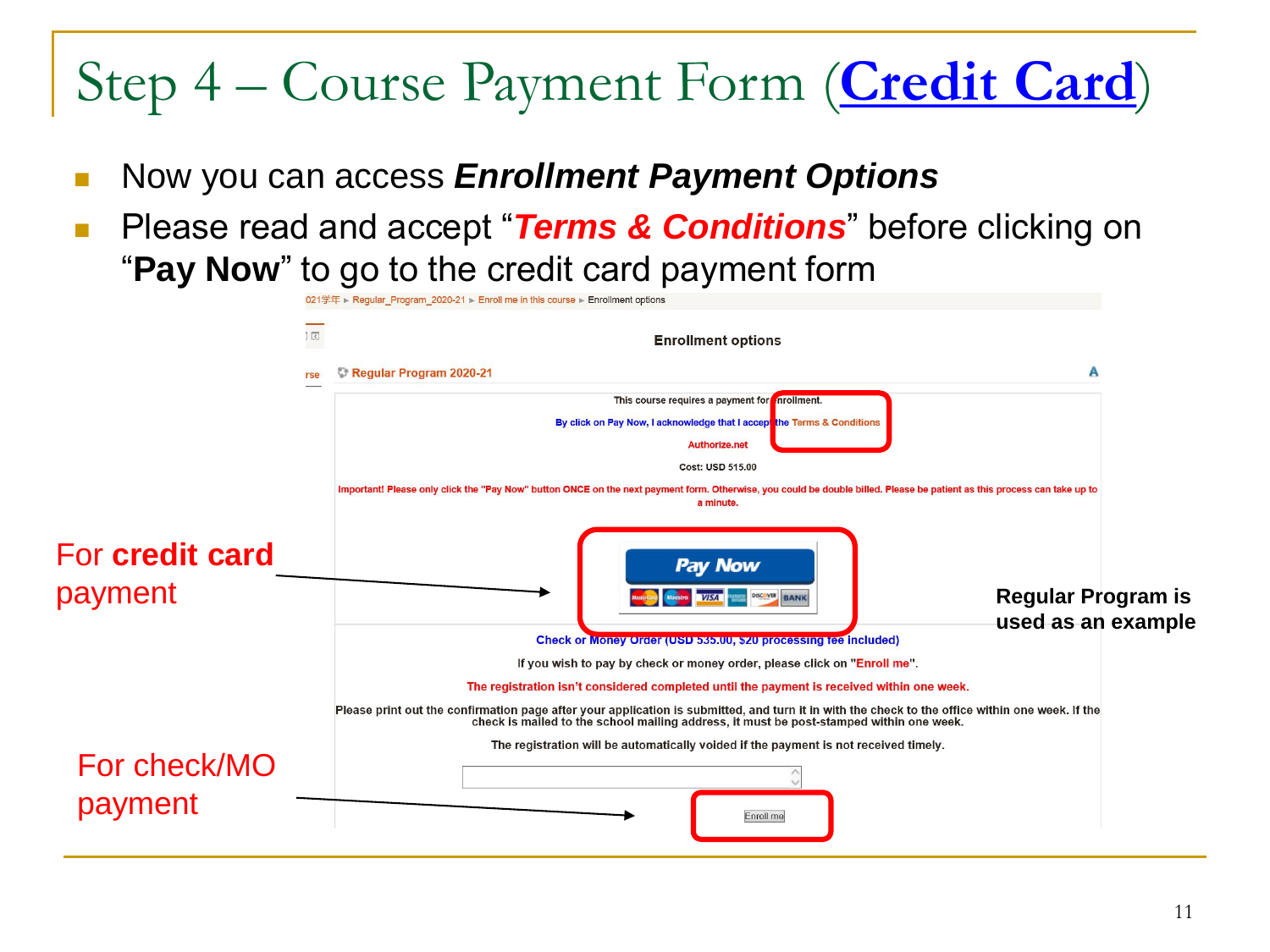### Step 5 – Payment Submission (**Credit Card**)

| Description: Regular Program 2020-21 |                                            | en             |
|--------------------------------------|--------------------------------------------|----------------|
|                                      | Total:                                     | \$515.00 (USD) |
| <b>Payment Information</b>           |                                            | If y           |
|                                      | <b>VISA</b>                                | be             |
| Card Number:                         | * (enter number without spaces or dashes)  | Hc             |
| Expiration Date:                     | $*$ (mmyy)                                 |                |
| Card Code:                           | * What's this?                             | <b>RE</b>      |
|                                      |                                            |                |
| <b>Billing Information</b>           |                                            | <b>RE</b>      |
|                                      | Customer ID: 630-1966-2389-21096           |                |
| First Name:<br>Address:              | Last Name:                                 | log            |
| City:                                |                                            |                |
| State/Provin                         |                                            |                |
| Em <b>ail:</b>                       |                                            |                |
| Pho                                  |                                            |                |
|                                      |                                            | <b>Make</b>    |
| <b>Shipping Information</b>          |                                            |                |
| First Name: "                        | $\dots$<br>Last Name:<br>Company: Juliania | auto-r         |

- ease filled out *Payment Form* and ck on "**Pay Now**" to submit your rollment and payment
- If your registration is successful, you'll be directed to the *Course Welcome Home Page. IF NOT, PLEASE CONTACT US and DO NOT RESUBMIT YOUR PAYMENT or REFRESH YOUR WEB BROWSER*
- *To prevent duplicate charges, please logout your account and close your web browser immediately*

#### **IMPORTANT**

sure your email is correct !! Payment receipt will be sent to this email.

Regular Program is used as an example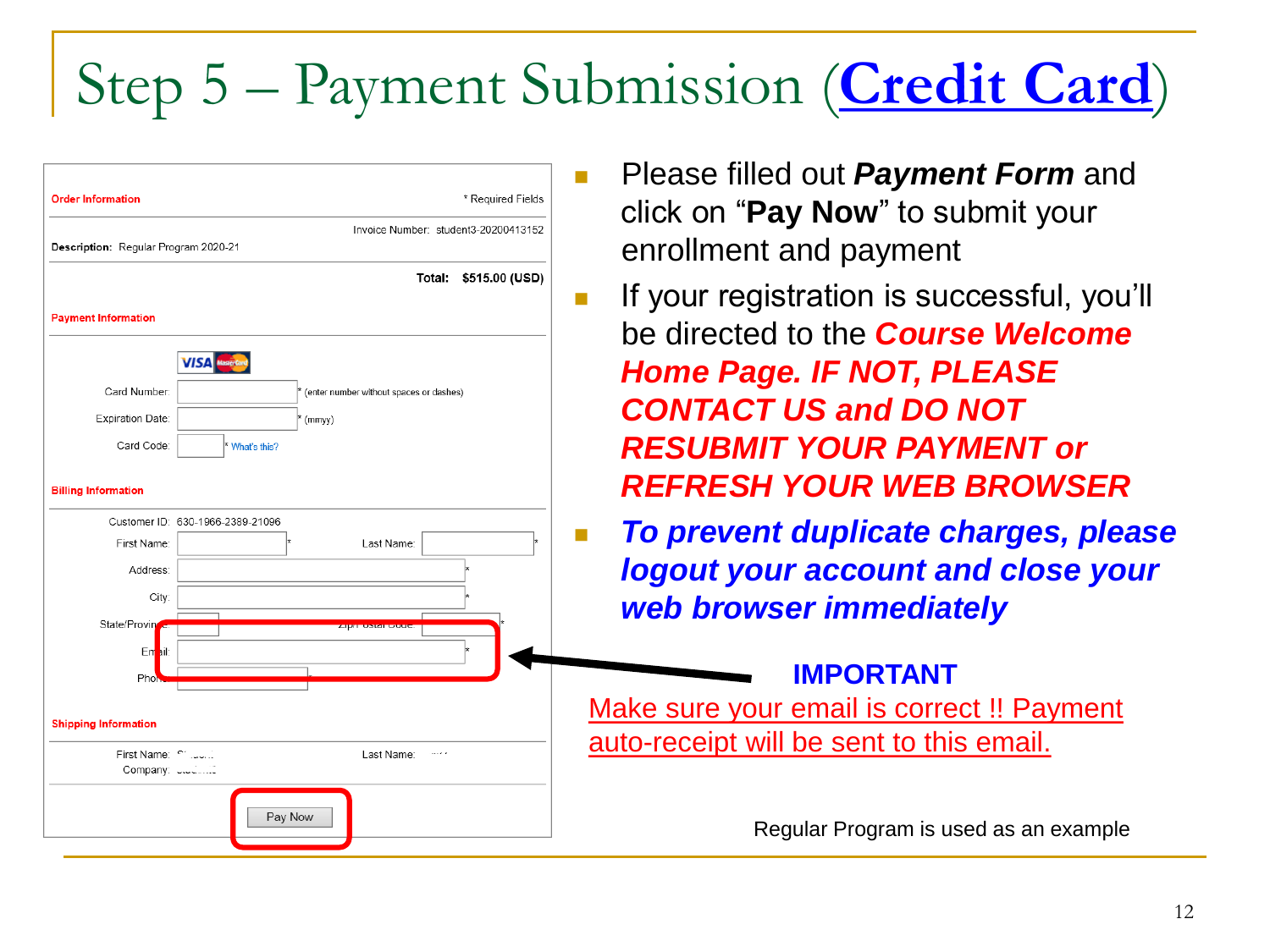## Check/MO Payment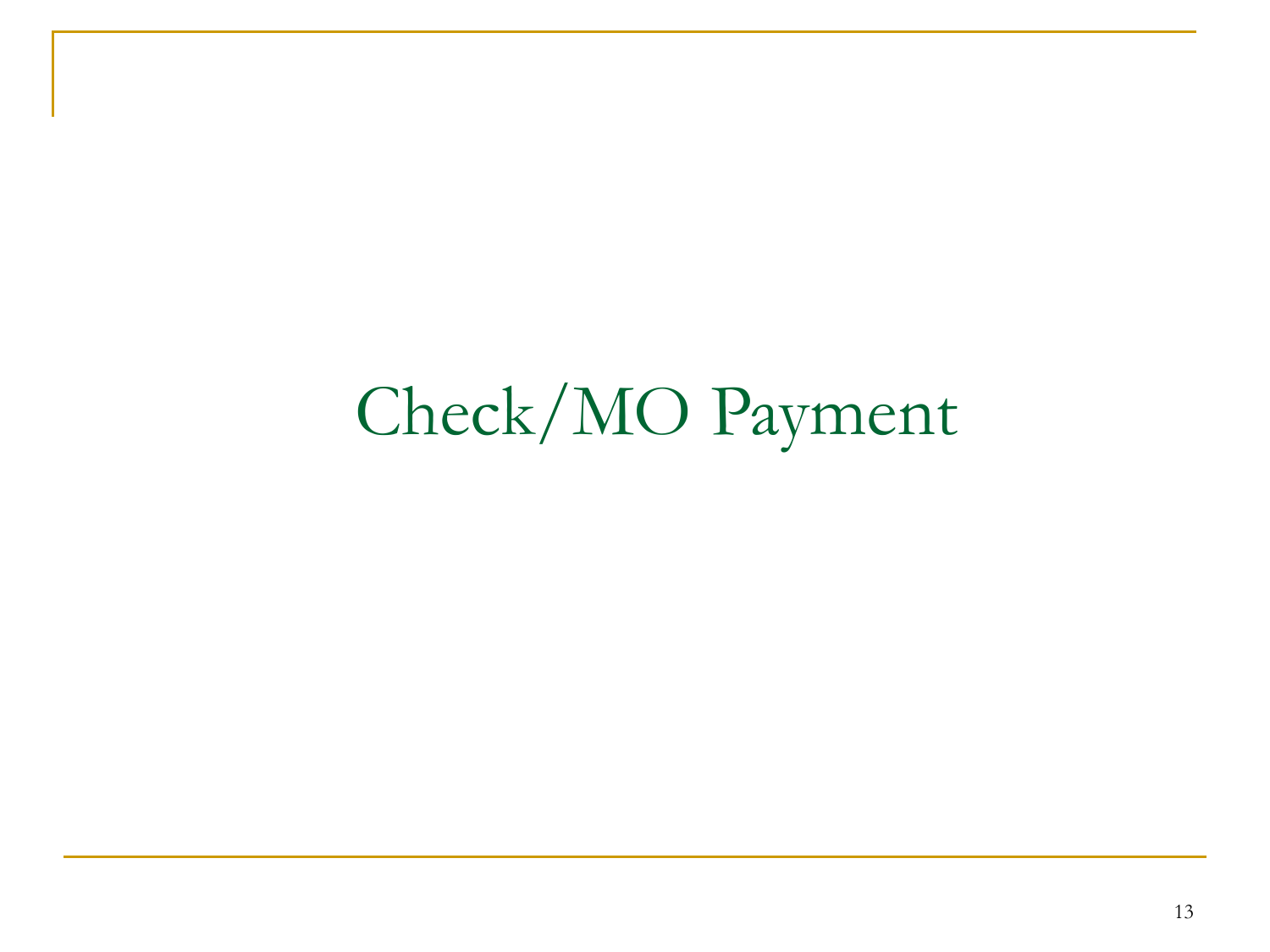### Step 4 – Course Payment Form (**Check/MO**)

 You may click on "**Enrol me**" if to choose check or money order payment option

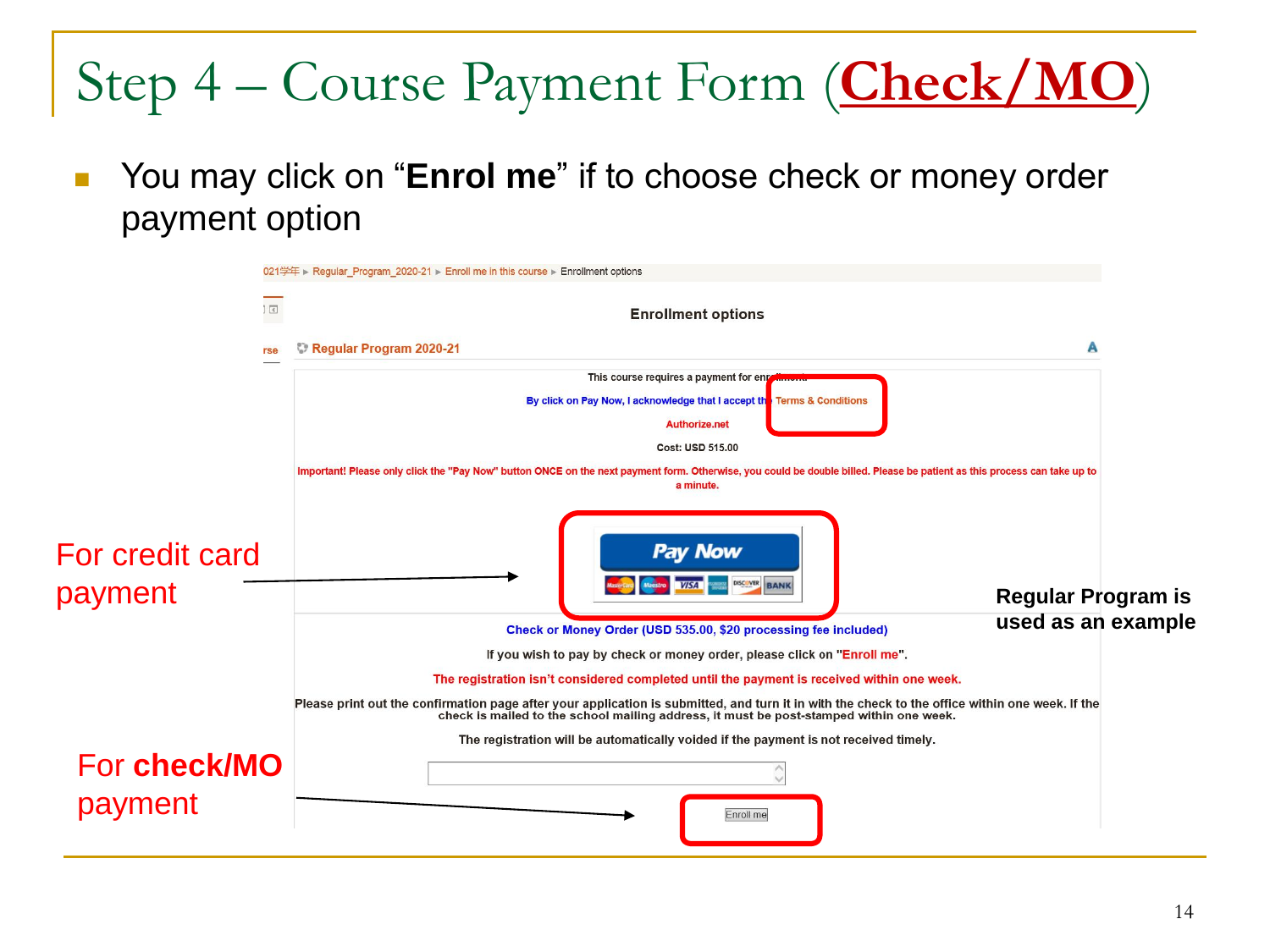# Step 5 – Pending Enrollment (**Check/MO**)

- Your enrollment application will be **pending** upon approval
- **Please print out the application confirmation page and** bring a copy to school office along with your payment

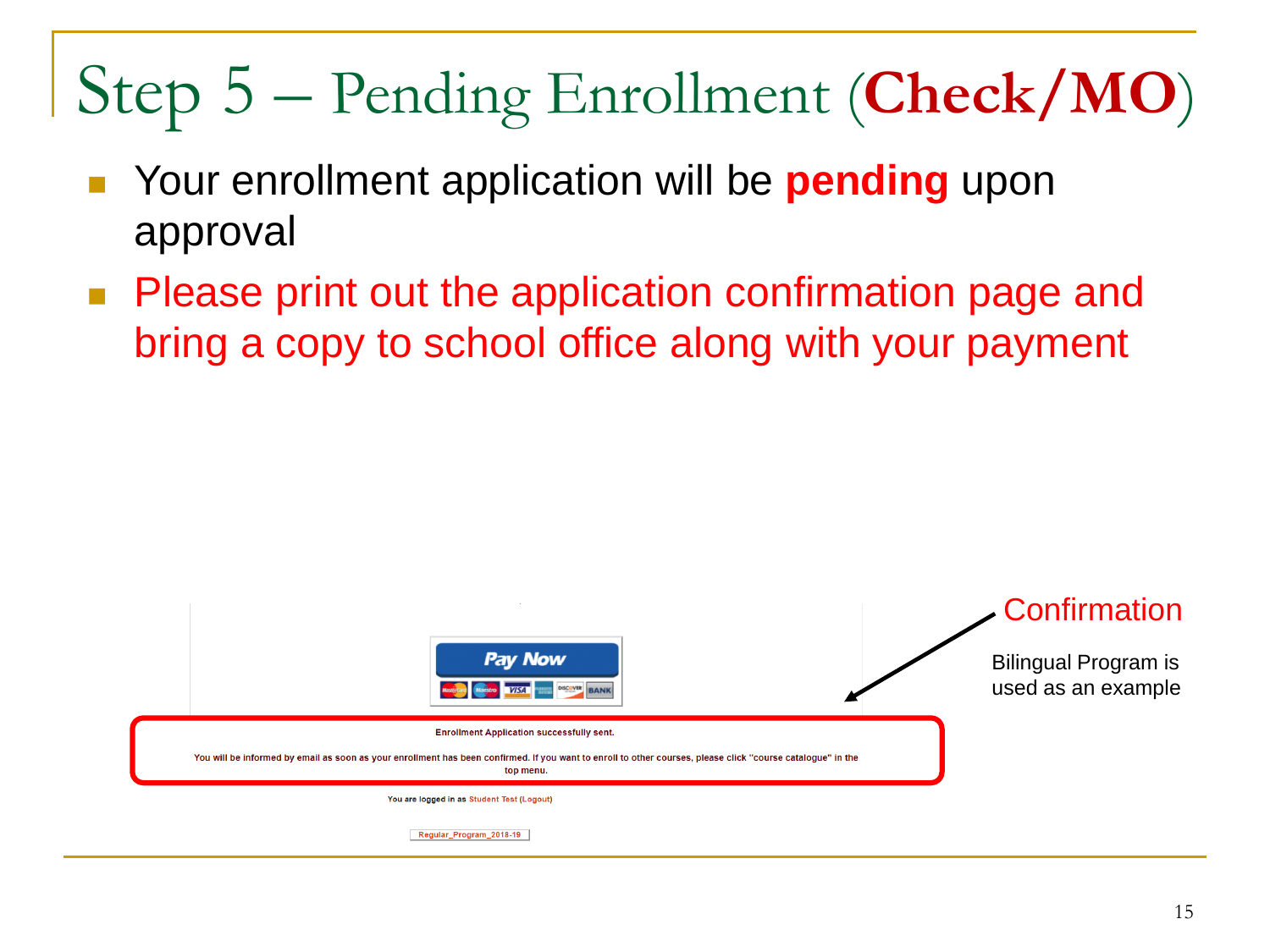# Step 6 – Auto Receipt / Enrollment Confirmation

- Credit Card Payment
	- An auto-receipt will be sent to **credit card holder**'s email account. Check your Spam box if you cannot find it
	- *Save and keep the receipt till the end of the school year*
- Check/Money Order Payment
	- □ Once your payment is received, your registration will be completed and a confirmation email will be sent to student email account
	- *Save and keep the confirmation email till the end of the school year*

You are ready to go !

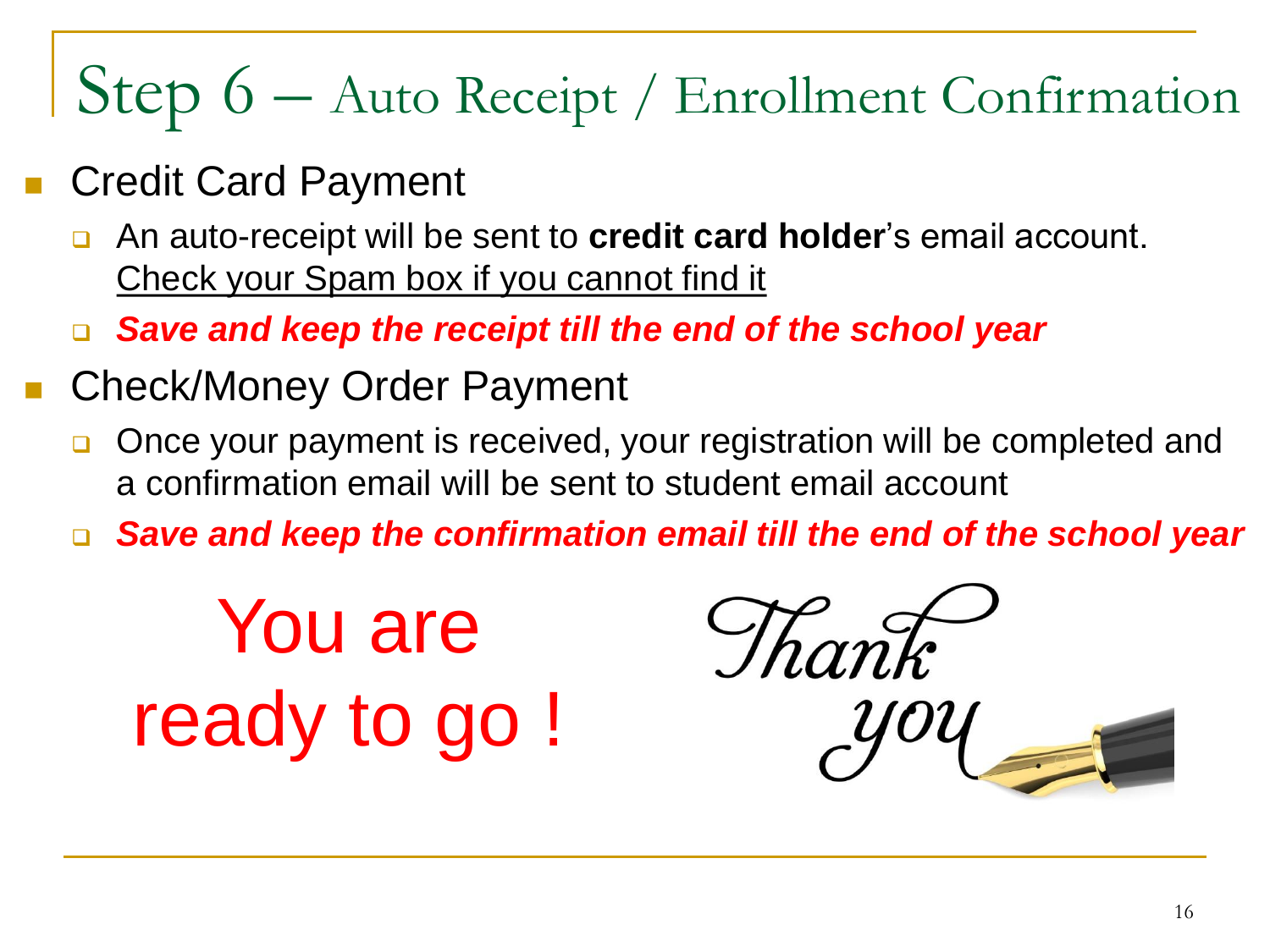# Common Technical Questions (1)

#### Do the transactions made by credit card stay secure?

△ Secure | https://secure.authorize.net/gateway/transact.dll

A> Yes. We use Authorize.net as our payment gateway provider, which is one of the safest gateways out there. All transactions are made through SSL secure channel and we never store your credit card information.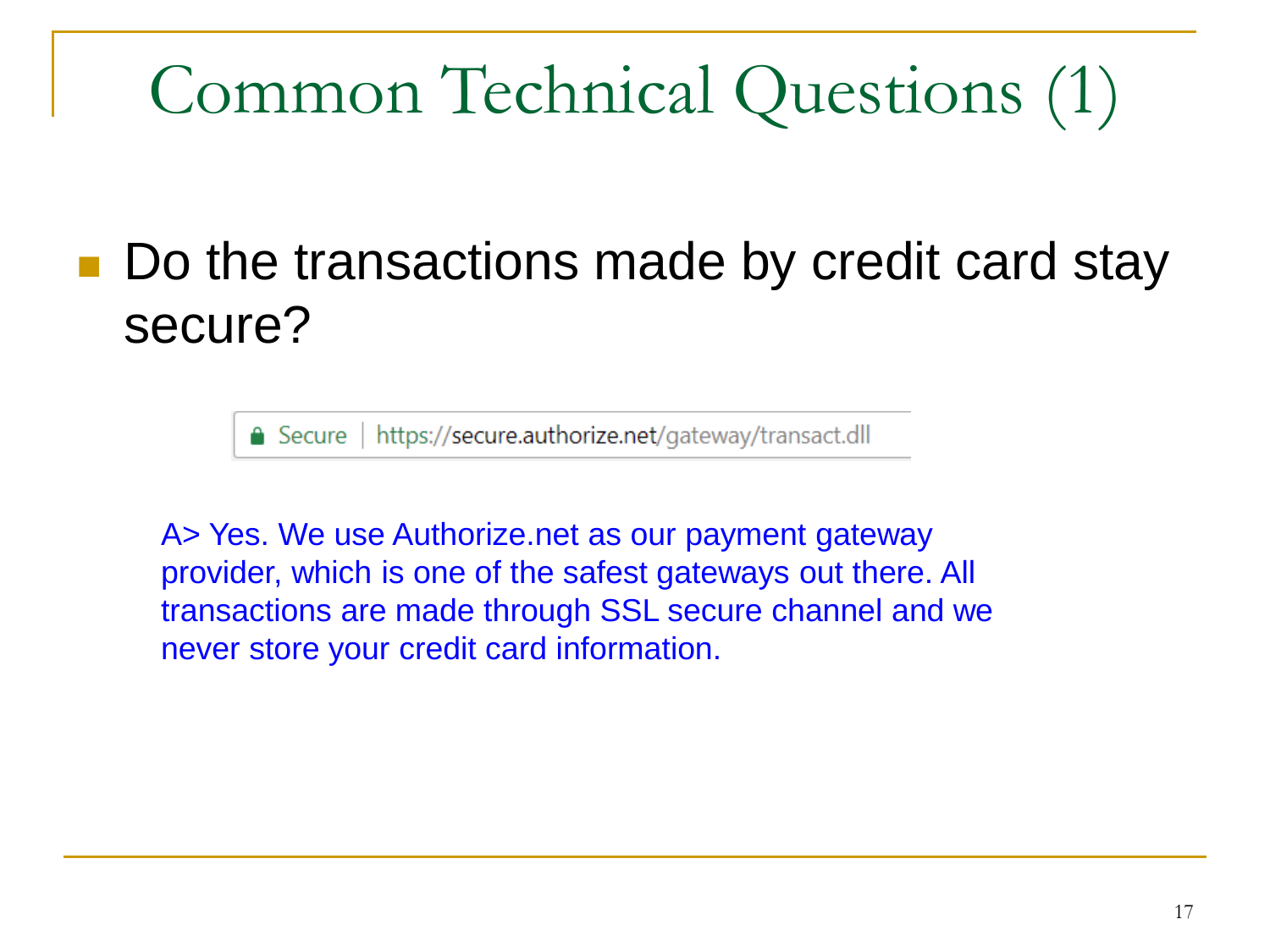# Common Technical Questions (2)

#### ■ There are multiple charges on my credit card! What should I do?

A> Take it easy. When you run into errors during enrollment, refresh web pages after payment is submitted, and etc., Authorize.net may place a pending charge on your account. Usually, pending charges are removed from your account in about three business days. However, if your credit card is eventually charged multiple times, you may contact Hua Xia school office. Once your multiple charges are verified, we'll refund your payment(s). You don't have to file any dispute with your credit card company.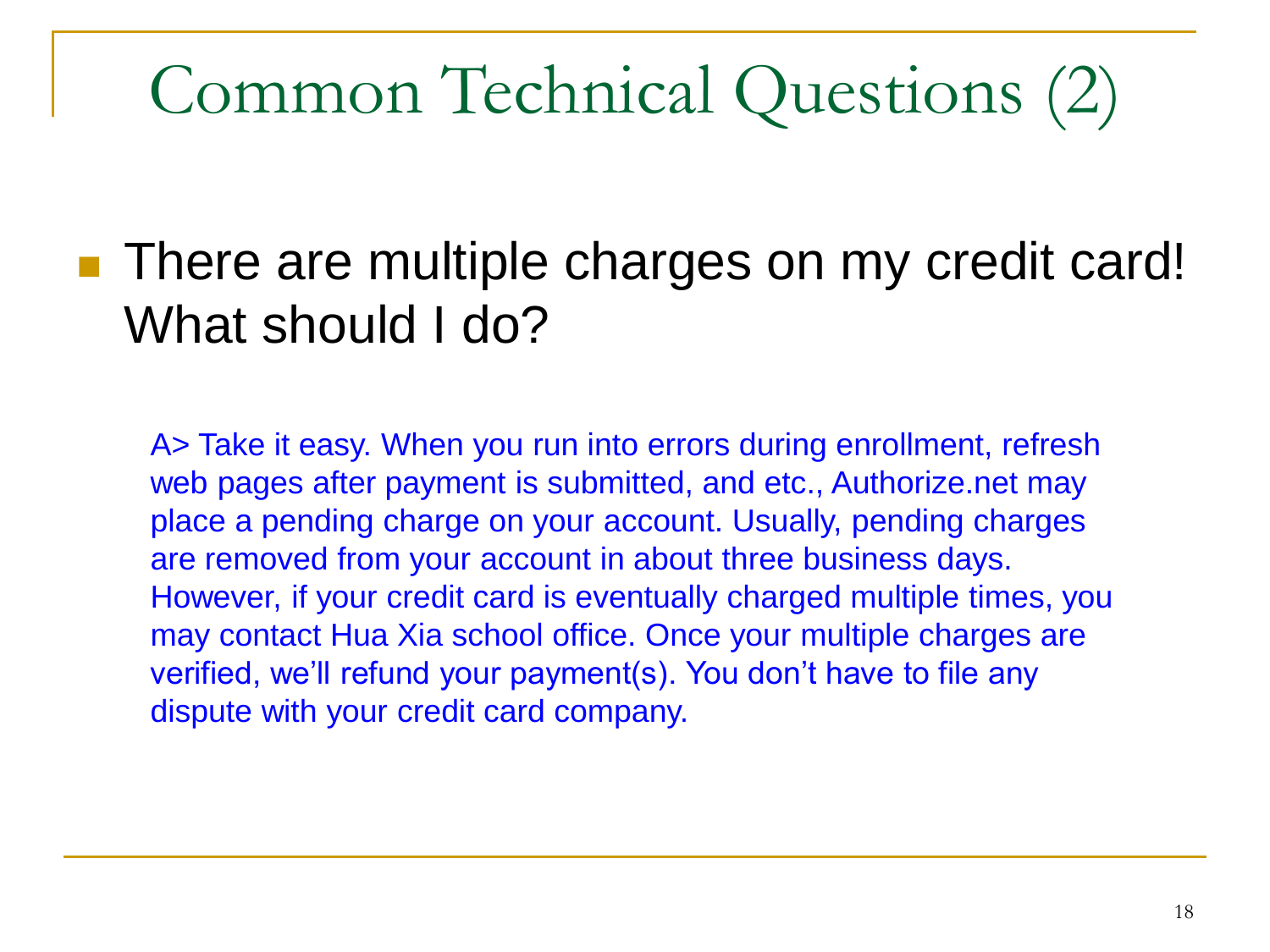# Common Technical Questions (3)

### ■ I can't find Profile settings menu on my home page



A> The menu bars may have been docked in the upper left corner of the web browser. Please click on them to undock the menus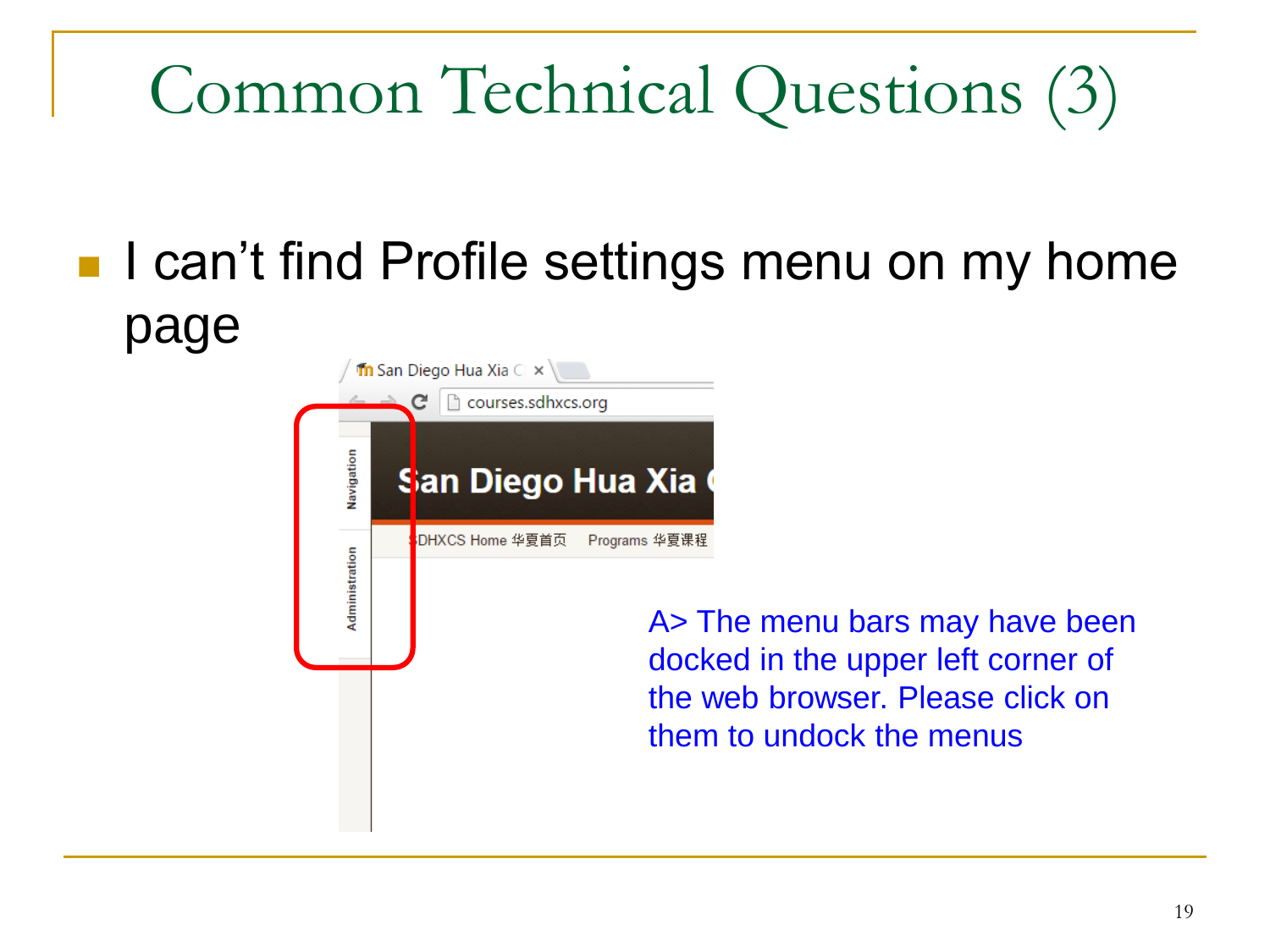# Common Technical Questions (4)

### ■ Do you take Discover or American Express?

A> No, Visa and MasterCard only.